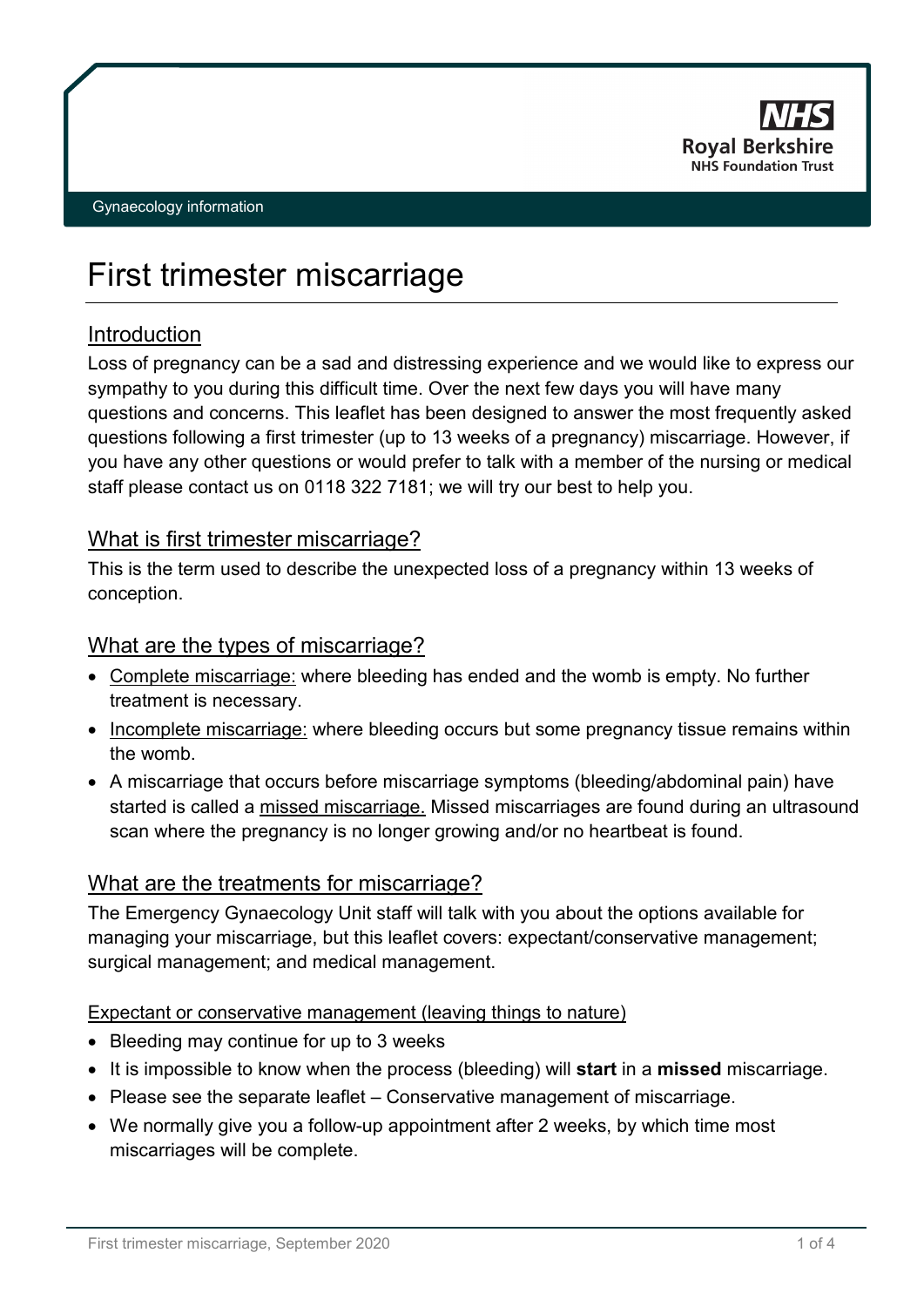#### Surgical management of miscarriage (SMM)

- This procedure usually completes the miscarriage process immediately.
- The procedure is performed under a general anaesthetic (you are asleep).
- There is no routine follow up after SMM
- Please see the separate leaflet Surgical management of miscarriage (SMM).

#### Medical management of miscarriage

- Vaginal medication is used to help complete the miscarriage process.
- It is usually used for **missed** miscarriages because it starts the miscarriage process soon after taking the medication rather than waiting for bleeding to start naturally.
- Please see the separate leaflet Medical management of miscarriage.

## What should I expect during the miscarriage process?

- During expectant and medical management of miscarriage you are likely to experience strong 'period type' pain and heavy bleeding, sometimes with clots.
- Painkillers such as paracetamol and ibuprofen should help.

## When should I seek help during or after the miscarriage process?

- If you are worried for any reason.
- If you are not coping with the pain (if the pain is severe and painkillers such as paracetamol and/or ibuprofen do not ease the pain and/or if you feel unable to cope).
- If the bleeding becomes very heavy (when you are **passing clots the size of the palm of your hand** or you need to change your sanitary towel **after 30 minutes**.
- There is an unpleasant smelling discharge.
- You have a fever high temperature (37.5°C or above).

## **If you experience any of these please contact the Emergency Gynaecology Unit on 0118 322 7181.**

## Is there a risk of infection?

The risk of infection is **small** and occurs in 2 to 3 out of 100 women. If this occurs, you may require treatment with antibiotics.

# Why did I miscarry?

- About one in four early pregnancies will end in miscarriage.
- It is not possible to give a definite answer as to what causes a miscarriage.
- When you fall pregnant, the baby takes half its genes from the sperm and half from the egg.
- At the time the sperm joins with the egg, some of this genetic information is lost and sadly the pregnancy starts to fail from that point on.
- It is extremely unlikely that anything you did caused the miscarriage.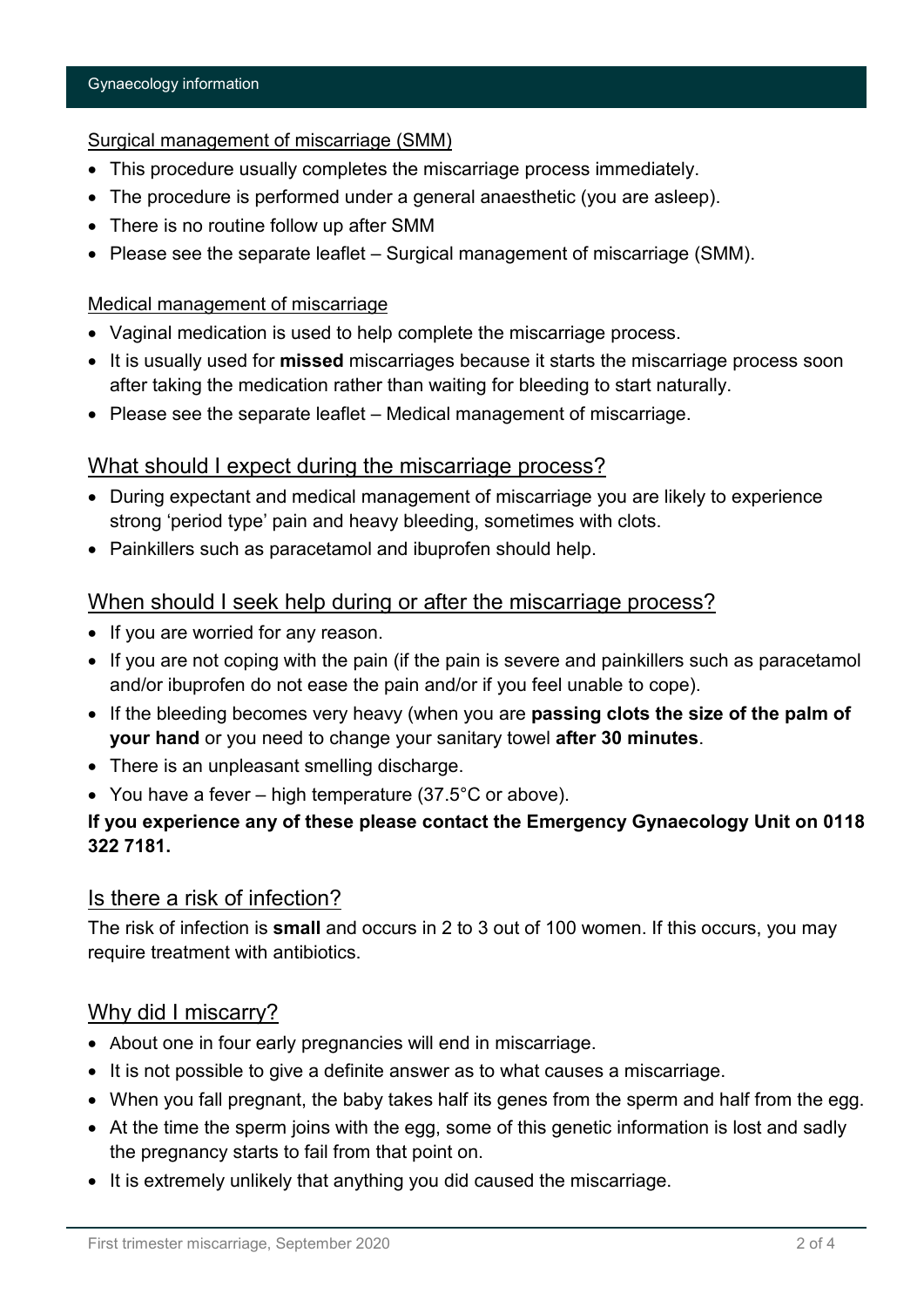## What can increase my risk of miscarriage?

- Multiple pregnancy (carrying more than one baby).
- Advancing age (there is an increased risk of miscarriage in women above the age of 35).
- Poorly controlled diabetes.
- High fever (over 100F / 40°C).
- Smoking (30-50% increased risk).
- Drinking more than 2 units of alcohol per week.
- Drug misuse (particularly cocaine).
- Rare auto-immune diseases.
- Rare chromosome diseases.
- Infections such as Rubella, Toxoplasmosis, cytomegalovirus.

## Will I miscarry again?

After one miscarriage most women will go on to have a normal pregnancy. However, it is not uncommon for women to experience more than one miscarriage.

#### Is there anything I can do to stop another miscarriage?

Unfortunately, there is nothing you can do to prevent most miscarriages. Leading a healthy lifestyle is recommended:

- Start taking folic acid as soon as you plan to conceive.
- Take regular exercise.
- Eat a healthy diet.
- Avoid smoking.
- Avoid illegal drug use.
- Cut down on alcohol.
- Keep your weight to within normal limits.

## Are there any complications after a miscarriage?

A miscarriage can have emotional impact, not only on a woman but also on her partner, friends and family. This can happen immediately after the miscarriage or weeks later.

The most common emotions that are felt after a miscarriage are grief and bereavement.

They can cause physical and emotional symptoms such as tiredness, loss of appetite, depression and difficulties in concentrating and sleeping.

If you are experiencing these symptoms, speak to your GP who will be able to give advice on counselling services.

# How soon after miscarrying can I have sex?

We advise that you avoid sex until all bleeding and pain has settled and you feel ready emotionally.